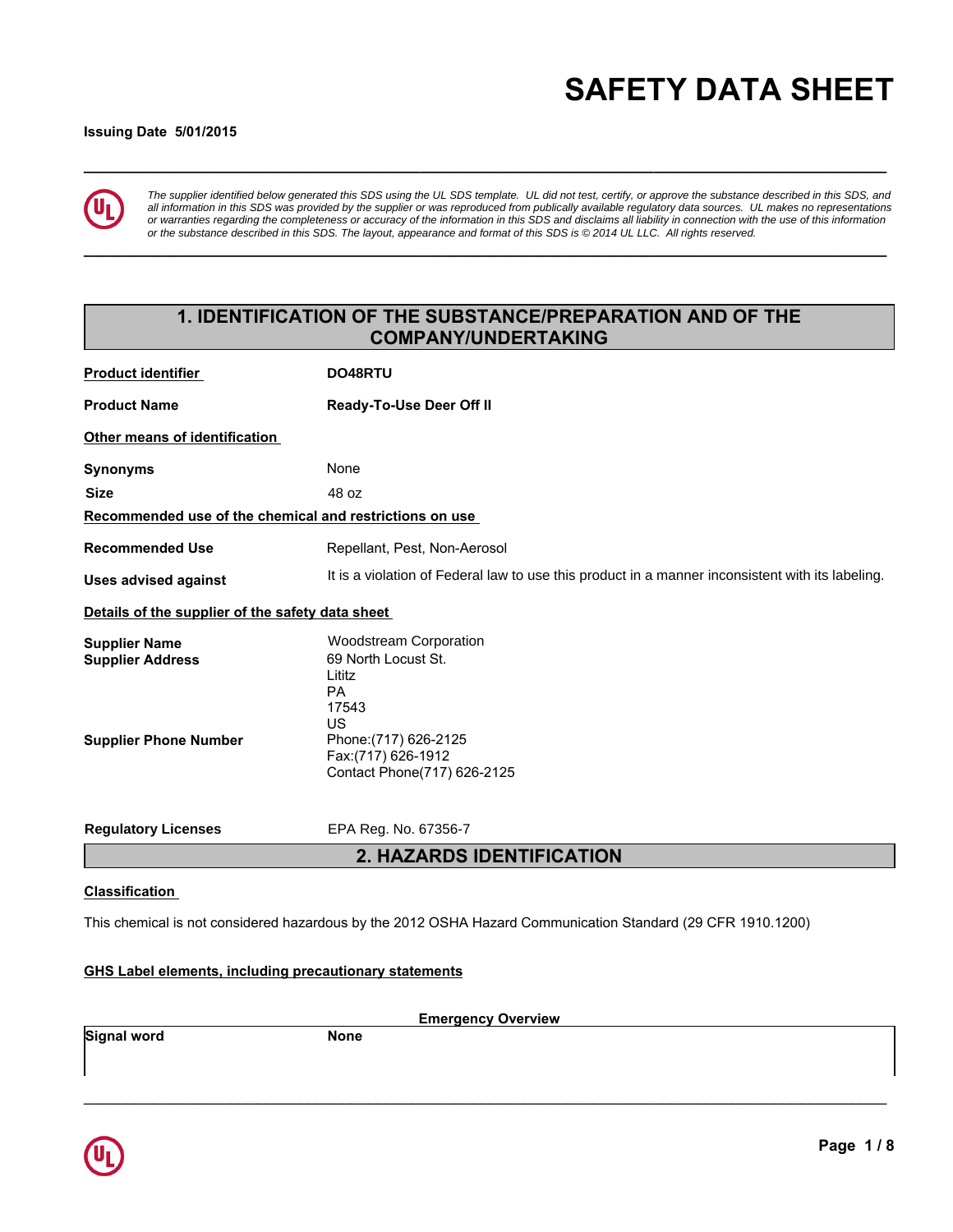The product contains no substances which at their given concentration, are considered to be hazardous to health

\_\_\_\_\_\_\_\_\_\_\_\_\_\_\_\_\_\_\_\_\_\_\_\_\_\_\_\_\_\_\_\_\_\_\_\_\_\_\_\_\_\_\_\_\_\_\_\_\_\_\_\_\_\_\_\_\_\_\_\_\_\_\_\_\_\_\_\_\_\_\_\_\_\_\_\_\_\_\_\_\_\_\_\_\_\_\_\_\_\_\_\_\_

**Appearance** Yellowish-brown

**Physical State Liquid Contract Contract Contract Contract Contract Contract Contract Contract Contract Contract Contract Contract Contract Contract Contract Contract Contract Contract Contract Contract Contract Contract C** 

**Precautionary Statements - Prevention** Obtain special instructions before use

**Precautionary Statements - Response** None

**Precautionary Statements - Storage** None

**Precautionary Statements - Disposal** None

#### **Hazards not otherwise classified (HNOC)**

Not applicable

**Unknown Toxicity** 14.29% of the mixture consists of ingredient(s) of unknown toxicity

#### **Other information**

May cause slight eye irritation

#### **Interactions with Other Chemicals**

No information available.

# **3. COMPOSITION/INFORMATION ON INGREDIENTS**

. The product contains no substances which at their given concentration, are considered to be hazardous to health.

# **4. FIRST AID MEASURES**

#### **First aid measures**

| <b>Eye Contact</b>  | Rinse thoroughly with plenty of water, also under the eyelids. If symptoms persist,<br>call a physician.     |
|---------------------|--------------------------------------------------------------------------------------------------------------|
| <b>Skin Contact</b> | Wash with soap and water.                                                                                    |
| <b>Inhalation</b>   | Remove to fresh air.                                                                                         |
| Ingestion           | Rinse mouth immediately and drink plenty of water. Never give anything by mouth<br>to an unconscious person. |

#### **Most important symptoms and effects, both acute and delayed**

#### **Most Important Symptoms and** No information available. **Effects** \_\_\_\_\_\_\_\_\_\_\_\_\_\_\_\_\_\_\_\_\_\_\_\_\_\_\_\_\_\_\_\_\_\_\_\_\_\_\_\_\_\_\_\_\_\_\_\_\_\_\_\_\_\_\_\_\_\_\_\_\_\_\_\_\_\_\_\_\_\_\_\_\_\_\_\_\_\_\_\_\_\_\_\_\_\_\_\_\_\_\_\_\_

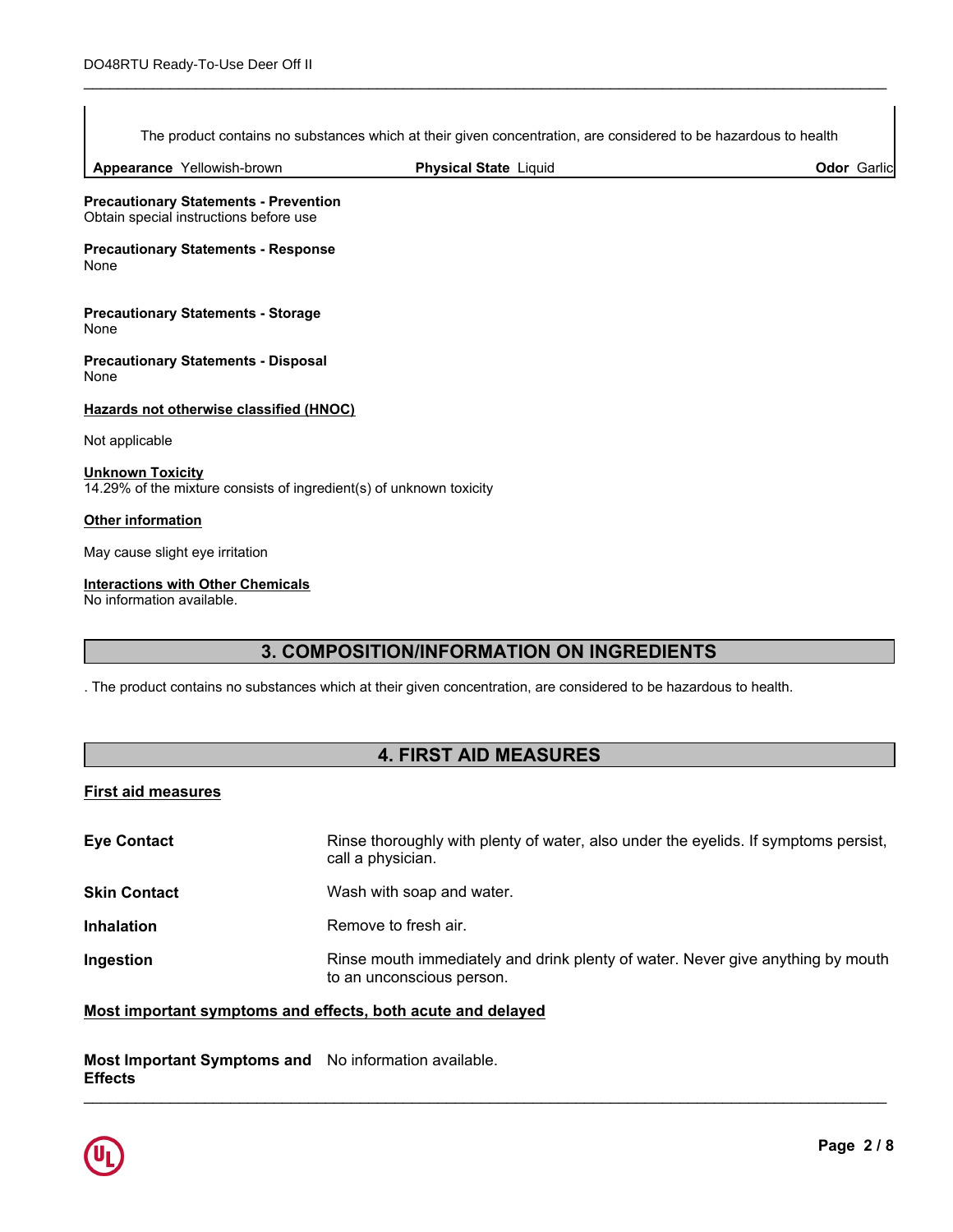#### **Indication of any immediate medical attention and special treatment needed**

**Notes to Physician** Treat symptomatically.

# **5. FIRE-FIGHTING MEASURES**

\_\_\_\_\_\_\_\_\_\_\_\_\_\_\_\_\_\_\_\_\_\_\_\_\_\_\_\_\_\_\_\_\_\_\_\_\_\_\_\_\_\_\_\_\_\_\_\_\_\_\_\_\_\_\_\_\_\_\_\_\_\_\_\_\_\_\_\_\_\_\_\_\_\_\_\_\_\_\_\_\_\_\_\_\_\_\_\_\_\_\_\_\_

#### **Suitable Extinguishing Media**

Use extinguishing measures that are appropriate to local circumstances and the surrounding environment.

#### **Unsuitable extinguishing media**

CAUTION: Use of water spray when fighting fire may be inefficient.

#### **Specific Hazards Arising from the Chemical**

No information available.

# **Hazardous Combustion Products**

Carbon oxides.

#### **Explosion Data Sensitivity to Mechanical Impact** No.

#### **Sensitivity to Static Discharge No.**

#### **Protective equipment and precautions for firefighters**

As in any fire, wear self-contained breathing apparatus pressure-demand, MSHA/NIOSH (approved or equivalent) and full protective gear.

### **6. ACCIDENTAL RELEASE MEASURES**

#### **Personal precautions, protective equipment and emergency procedures**

| <b>Personal Precautions</b>                          | Avoid contact with eyes.                                                                    |  |  |
|------------------------------------------------------|---------------------------------------------------------------------------------------------|--|--|
| <b>Environmental Precautions</b>                     |                                                                                             |  |  |
| <b>Environmental Precautions</b>                     | Refer to protective measures listed in Sections 7 and 8.                                    |  |  |
| Methods and material for containment and cleaning up |                                                                                             |  |  |
| <b>Methods for Containment</b>                       | Prevent further leakage or spillage if safe to do so.                                       |  |  |
| Methods for cleaning up                              | Soak up with inert absorbent material. Pick up and transfer to properly labeled containers. |  |  |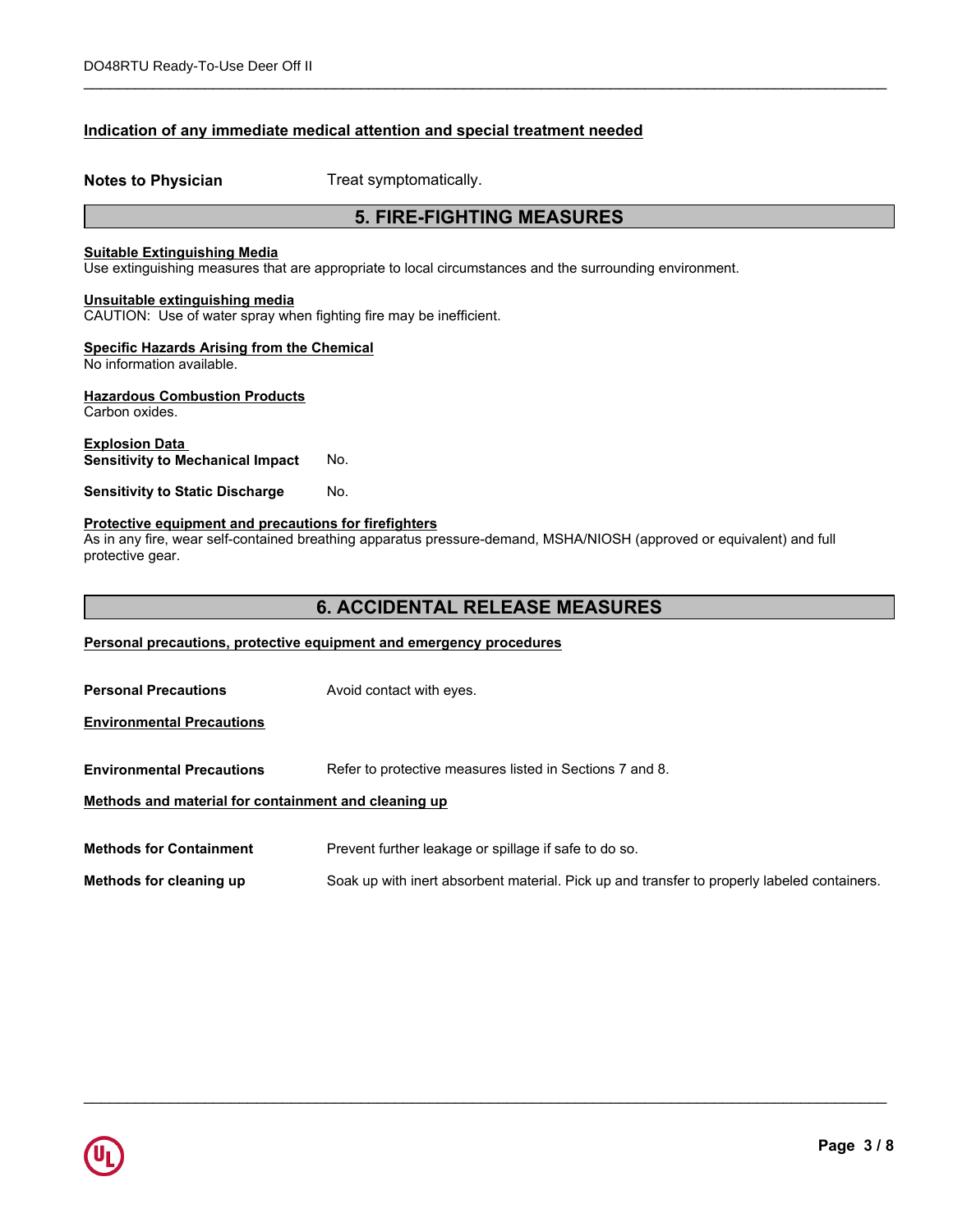# **7. HANDLING AND STORAGE**

\_\_\_\_\_\_\_\_\_\_\_\_\_\_\_\_\_\_\_\_\_\_\_\_\_\_\_\_\_\_\_\_\_\_\_\_\_\_\_\_\_\_\_\_\_\_\_\_\_\_\_\_\_\_\_\_\_\_\_\_\_\_\_\_\_\_\_\_\_\_\_\_\_\_\_\_\_\_\_\_\_\_\_\_\_\_\_\_\_\_\_\_\_

STORAGE AND DISPOSAL: Do not contaminate water, food or feed by storage or disposal.

and freezing. Store between 40° F and 90° F. Keep container tightly closed to prevent spillage and evaporation. If spillage occurs, eyes. PESTICIDE STORAGE: Store only in original container, in a cool, dry area. Keep away from children and pets. Protect from heat dilute with water and flush away.

CONTAINER DISPOSAL: If empty - Non-refillable container. Do not refill or reuse this container. Place in trash or offer for **Storage** Keep container tightly closed. recycling, if available. If partly filled - Call your local solid waste agency for disposal instructions. Never place unused product down any indoor or outdoor drain.

**Incompatible Products** None known based on information supplied.

# **8. EXPOSURE CONTROLS/PERSONAL PROTECTION**

| <b>Control parameters</b>                                             |                                                                                                                                                                             |  |  |
|-----------------------------------------------------------------------|-----------------------------------------------------------------------------------------------------------------------------------------------------------------------------|--|--|
| <b>Exposure Guidelines</b>                                            | This product, as supplied, does not contain any hazardous materials with occupational<br>exposure limits established by the region specific regulatory bodies               |  |  |
| <b>Appropriate engineering controls</b>                               |                                                                                                                                                                             |  |  |
| <b>Engineering Measures</b>                                           | Showers<br>Eyewash stations<br>Ventilation systems                                                                                                                          |  |  |
| Individual protection measures, such as personal protective equipment |                                                                                                                                                                             |  |  |
| <b>Eye/Face Protection</b>                                            | No special protective equipment required.                                                                                                                                   |  |  |
| <b>Skin and Body Protection</b>                                       | No special protective equipment required.                                                                                                                                   |  |  |
| <b>Respiratory Protection</b>                                         | No protective equipment is needed under normal use conditions. If exposure limits are<br>exceeded or irritation is experienced, ventilation and evacuation may be required. |  |  |
| <b>Hygiene Measures</b>                                               | Handle in accordance with good industrial hygiene and safety practice.                                                                                                      |  |  |

# **9. PHYSICAL AND CHEMICAL PROPERTIES**

#### **Physical and Chemical Properties**

| <b>Physical State</b>            | Liguid                   |                        |                          |
|----------------------------------|--------------------------|------------------------|--------------------------|
| Appearance                       | Yellowish-brown          | Odor                   | Garlic                   |
| <b>Color</b>                     | No information available | <b>Odor Threshold</b>  | No information available |
| <b>Property</b>                  | Values                   | <b>Remarks/ Method</b> |                          |
| рH                               | 5.3                      | None known             |                          |
| Melting / freezing point         | No data available        | None known             |                          |
| Boiling point / boiling range    | No data available        | None known             |                          |
| <b>Flash Point</b>               | No data available        | None known             |                          |
| <b>Evaporation Rate</b>          | No data available        | None known             |                          |
| Flammability (solid, gas)        | No data available        | None known             |                          |
| <b>Flammability Limit in Air</b> |                          |                        |                          |
| Upper flammability limit         | No data available        |                        |                          |

# **Remarks/ Method**<br>None known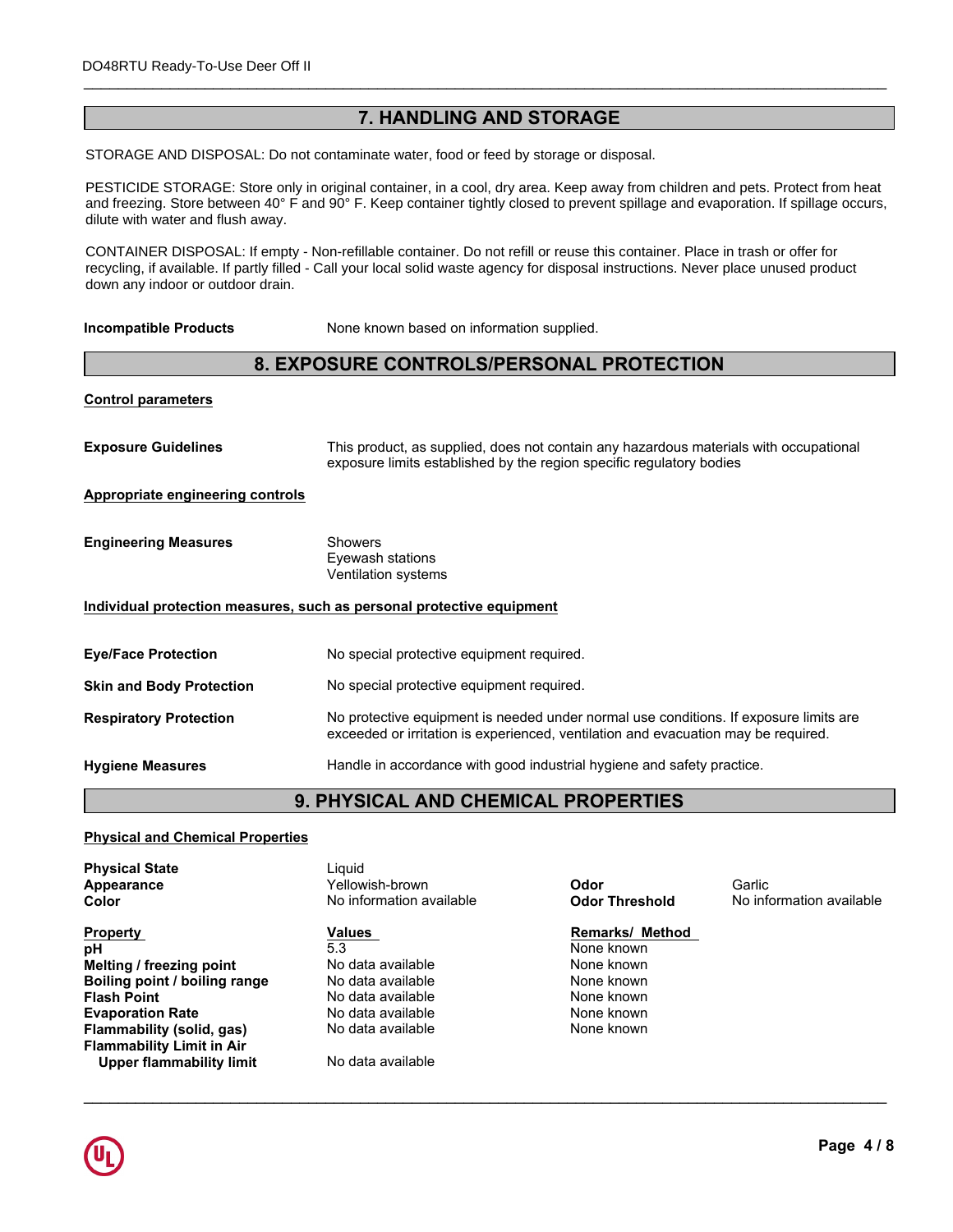| Lower flammability limit                                | No data available |            |  |
|---------------------------------------------------------|-------------------|------------|--|
| Vapor pressure                                          | No data available | None known |  |
| Vapor density                                           | No data available | None known |  |
| <b>Specific Gravity</b>                                 | 1.006             | None known |  |
| <b>Water Solubility</b>                                 | <b>Emulsifies</b> | None known |  |
| Solubility in other solvents                            | No data available | None known |  |
| Partition coefficient: n-octanol/waterNo data available |                   | None known |  |
| <b>Autoignition temperature</b>                         | No data available | None known |  |
| <b>Decomposition temperature</b>                        | No data available | None known |  |
| <b>Kinematic viscosity</b>                              | No data available | None known |  |
| <b>Dynamic viscosity</b>                                | $13.5$ mPas       | None known |  |
| <b>Explosive properties</b>                             | No data available |            |  |
| <b>Oxidizing Properties</b>                             | No data available |            |  |
| <b>Other Information</b>                                |                   |            |  |
| <b>Softening Point</b>                                  | No data available |            |  |
| VOC Content (%)                                         | No data available |            |  |
| <b>Particle Size</b>                                    | No data available |            |  |
| <b>Particle Size Distribution</b>                       |                   |            |  |

\_\_\_\_\_\_\_\_\_\_\_\_\_\_\_\_\_\_\_\_\_\_\_\_\_\_\_\_\_\_\_\_\_\_\_\_\_\_\_\_\_\_\_\_\_\_\_\_\_\_\_\_\_\_\_\_\_\_\_\_\_\_\_\_\_\_\_\_\_\_\_\_\_\_\_\_\_\_\_\_\_\_\_\_\_\_\_\_\_\_\_\_\_

# **10. STABILITY AND REACTIVITY**

#### **Reactivity**

No data available.

#### **Chemical stability**

Stable under recommended storage conditions.

#### **Possibility of Hazardous Reactions**

None under normal processing.

#### **Hazardous Polymerization**

Hazardous polymerization does not occur.

#### **Conditions to avoid**

None known based on information supplied.

#### **Incompatible materials**

None known based on information supplied.

#### **Hazardous Decomposition Products**

Carbon oxides.

# **11. TOXICOLOGICAL INFORMATION**

\_\_\_\_\_\_\_\_\_\_\_\_\_\_\_\_\_\_\_\_\_\_\_\_\_\_\_\_\_\_\_\_\_\_\_\_\_\_\_\_\_\_\_\_\_\_\_\_\_\_\_\_\_\_\_\_\_\_\_\_\_\_\_\_\_\_\_\_\_\_\_\_\_\_\_\_\_\_\_\_\_\_\_\_\_\_\_\_\_\_\_\_\_

#### **Information on likely routes of exposure**

#### **Product Information** .

| <b>Inhalation</b>   | Specific test data for the substance or mixture is not available. |
|---------------------|-------------------------------------------------------------------|
| <b>Eve Contact</b>  | Specific test data for the substance or mixture is not available. |
| <b>Skin Contact</b> | Specific test data for the substance or mixture is not available. |
| Ingestion           | Specific test data for the substance or mixture is not available. |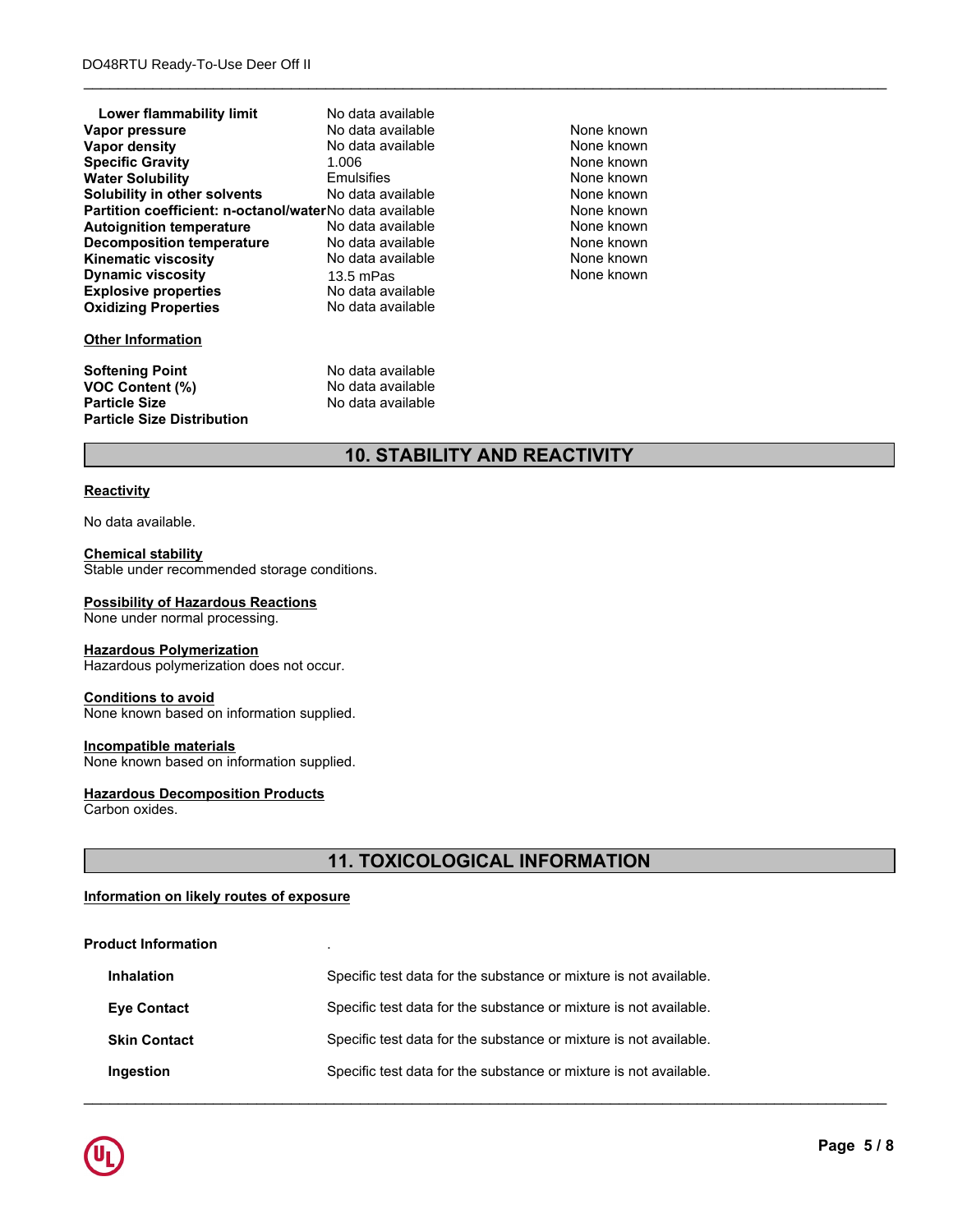#### **Component Information**

#### **Information on toxicological effects**

| <b>Symptoms</b>                                    | No information available.                                                                  |  |
|----------------------------------------------------|--------------------------------------------------------------------------------------------|--|
|                                                    | Delayed and immediate effects as well as chronic effects from short and long-term exposure |  |
|                                                    |                                                                                            |  |
| <b>Sensitization</b>                               | No information available.                                                                  |  |
| <b>Mutagenic Effects</b>                           | No information available.                                                                  |  |
| Carcinogenicity                                    | Contains no ingredient listed as a carcinogen.                                             |  |
|                                                    |                                                                                            |  |
| <b>Reproductive Toxicity</b>                       | No information available.                                                                  |  |
| <b>STOT - single exposure</b>                      | No information available.                                                                  |  |
| <b>STOT</b> - repeated exposure                    | No information available.                                                                  |  |
| <b>Chronic Toxicity</b>                            | No known effect based on information supplied.                                             |  |
| <b>Target Organ Effects</b>                        | None known.                                                                                |  |
| <b>Aspiration Hazard</b>                           | No information available.                                                                  |  |
| Numerical measures of toxicity Product Information |                                                                                            |  |

**The following values are calculated based on chapter 3.1 of the GHS document** Not applicable

# **12. ECOLOGICAL INFORMATION**

\_\_\_\_\_\_\_\_\_\_\_\_\_\_\_\_\_\_\_\_\_\_\_\_\_\_\_\_\_\_\_\_\_\_\_\_\_\_\_\_\_\_\_\_\_\_\_\_\_\_\_\_\_\_\_\_\_\_\_\_\_\_\_\_\_\_\_\_\_\_\_\_\_\_\_\_\_\_\_\_\_\_\_\_\_\_\_\_\_\_\_\_\_

\_\_\_\_\_\_\_\_\_\_\_\_\_\_\_\_\_\_\_\_\_\_\_\_\_\_\_\_\_\_\_\_\_\_\_\_\_\_\_\_\_\_\_\_\_\_\_\_\_\_\_\_\_\_\_\_\_\_\_\_\_\_\_\_\_\_\_\_\_\_\_\_\_\_\_\_\_\_\_\_\_\_\_\_\_\_\_\_\_\_\_\_\_

#### **Ecotoxicity**

The environmental impact of this product has not been fully investigated.

# **Persistence and Degradability**

No information available.

#### **Bioaccumulation** No information available

**Other adverse effects** No information available.

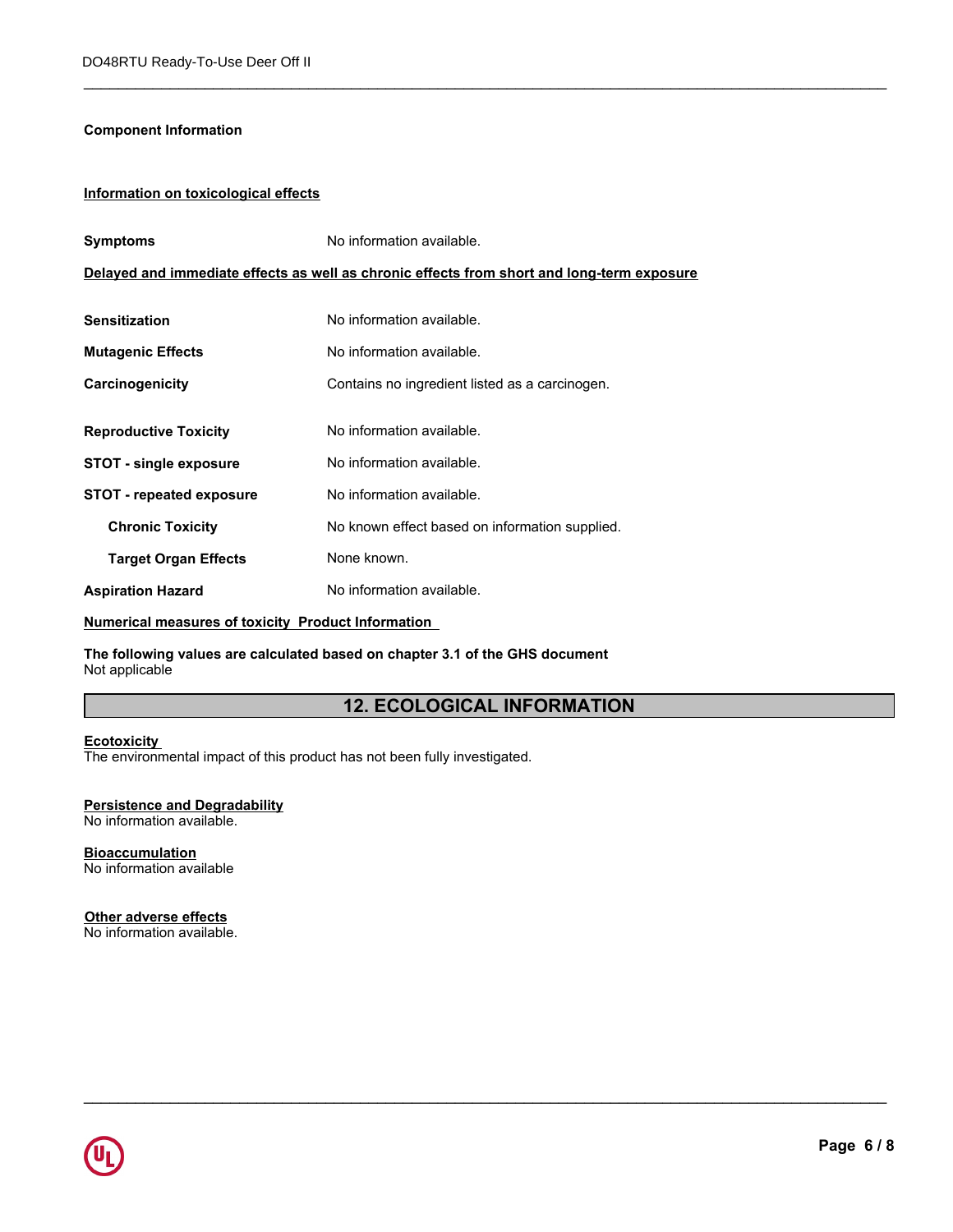# **13. DISPOSAL CONSIDERATIONS**

\_\_\_\_\_\_\_\_\_\_\_\_\_\_\_\_\_\_\_\_\_\_\_\_\_\_\_\_\_\_\_\_\_\_\_\_\_\_\_\_\_\_\_\_\_\_\_\_\_\_\_\_\_\_\_\_\_\_\_\_\_\_\_\_\_\_\_\_\_\_\_\_\_\_\_\_\_\_\_\_\_\_\_\_\_\_\_\_\_\_\_\_\_

#### **Waste treatment methods**

| This material, as supplied, is not a hazardous waste according to Federal regulations (40<br>CFR 261). This material could become a hazardous waste if it is mixed with or otherwise<br>comes in contact with a hazardous waste, if chemical additions are made to this material, or<br>if the material is processed or otherwise altered. Consult 40 CFR 261 to determine whether<br>the altered material is a hazardous waste. Consult the appropriate state, regional, or local<br>regulations for additional requirements. |
|--------------------------------------------------------------------------------------------------------------------------------------------------------------------------------------------------------------------------------------------------------------------------------------------------------------------------------------------------------------------------------------------------------------------------------------------------------------------------------------------------------------------------------|
| Dispose of contents/containers in accordance with local regulations.                                                                                                                                                                                                                                                                                                                                                                                                                                                           |
|                                                                                                                                                                                                                                                                                                                                                                                                                                                                                                                                |

#### **California Hazardous Waste Codes** 232

# **14. TRANSPORT INFORMATION**

| <b>DOT</b>      | NOT REGULATED |
|-----------------|---------------|
| <b>TDG</b>      | Not regulated |
| <b>MEX</b>      | Not regulated |
| <b>ICAO</b>     | Not regulated |
| <b>IATA</b>     | Not regulated |
| <b>IMDG/IMO</b> | Not regulated |
| RID             | Not regulated |
| <b>ADR</b>      | Not regulated |
| <b>ADN</b>      | Not regulated |
|                 |               |

# **15. REGULATORY INFORMATION**

#### **International Inventories**

TSCA Complies All components are listed either on the DSL or NDSL.

**TSCA** - United States Toxic Substances Control Act Section 8(b) Inventory **DSL/NDSL** - Canadian Domestic Substances List/Non-Domestic Substances List

#### **US Federal Regulations**

#### **SARA 313**

Section 313 of Title III of the Superfund Amendments and Reauthorization Act of 1986 (SARA). This product does not contain any chemicals which are subject to the reporting requirements of the Act and Title 40 of the Code of Federal Regulations, Part 372

| <b>SARA 311/312 Hazard Categories</b> |    |
|---------------------------------------|----|
| <b>Acute Health Hazard</b>            | No |
| <b>Chronic Health Hazard</b>          | No |